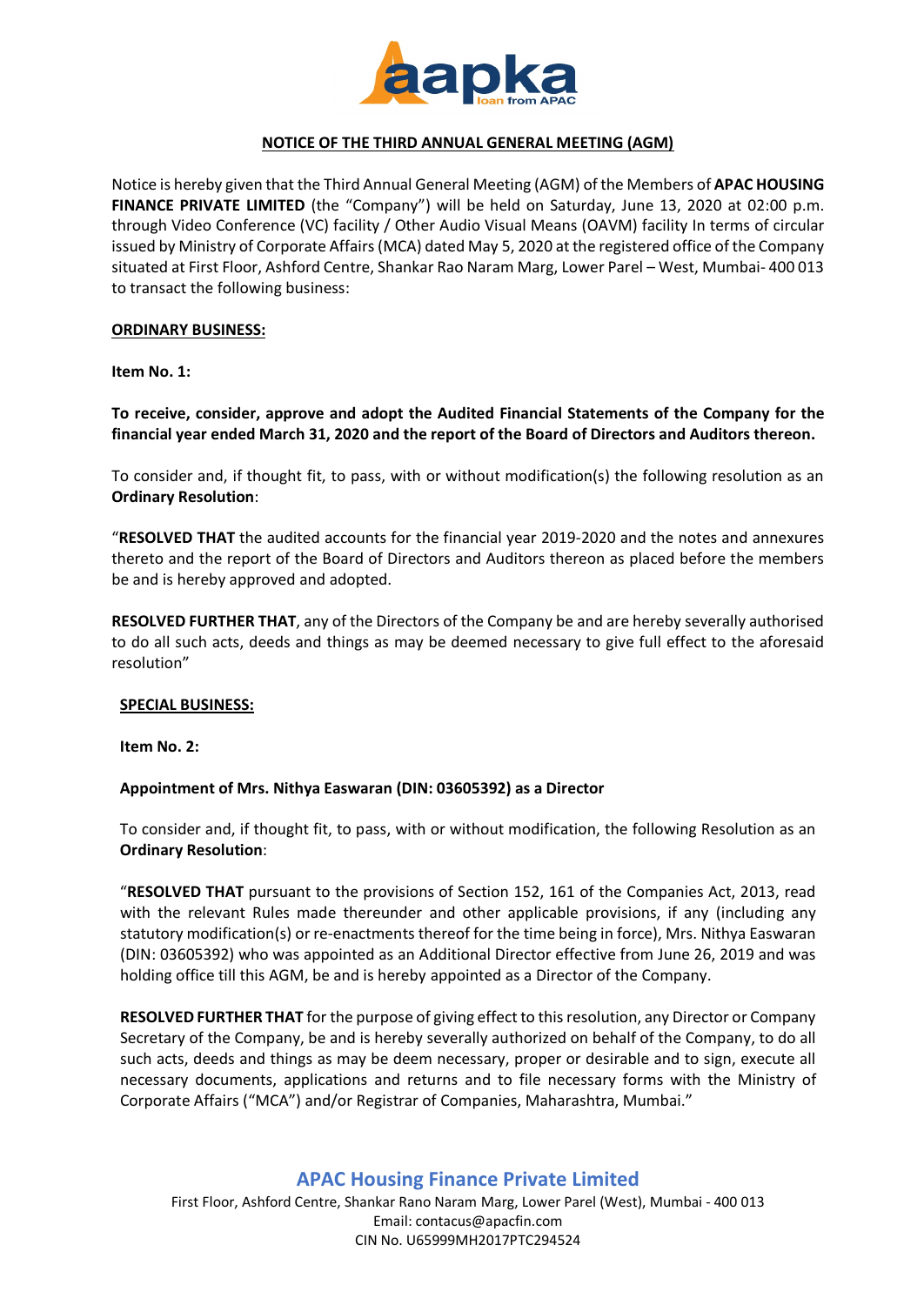

## **By Order of the Board For APAC Housing Finance Private Limited**

ANAND VISHWANATH ASAWA

Digitally signed by ANAND VISHWANATH ASAWA Date: 2020.06.11 19:03:56 +05'30'

**Anand Asawa Company Secretary Membership No. ACS - 23299**

# **Registered Office Address:**

First Floor, Ashford Centre, Shankarrao Naram Marg, Lower Parel – West, Mumbai – 400 013.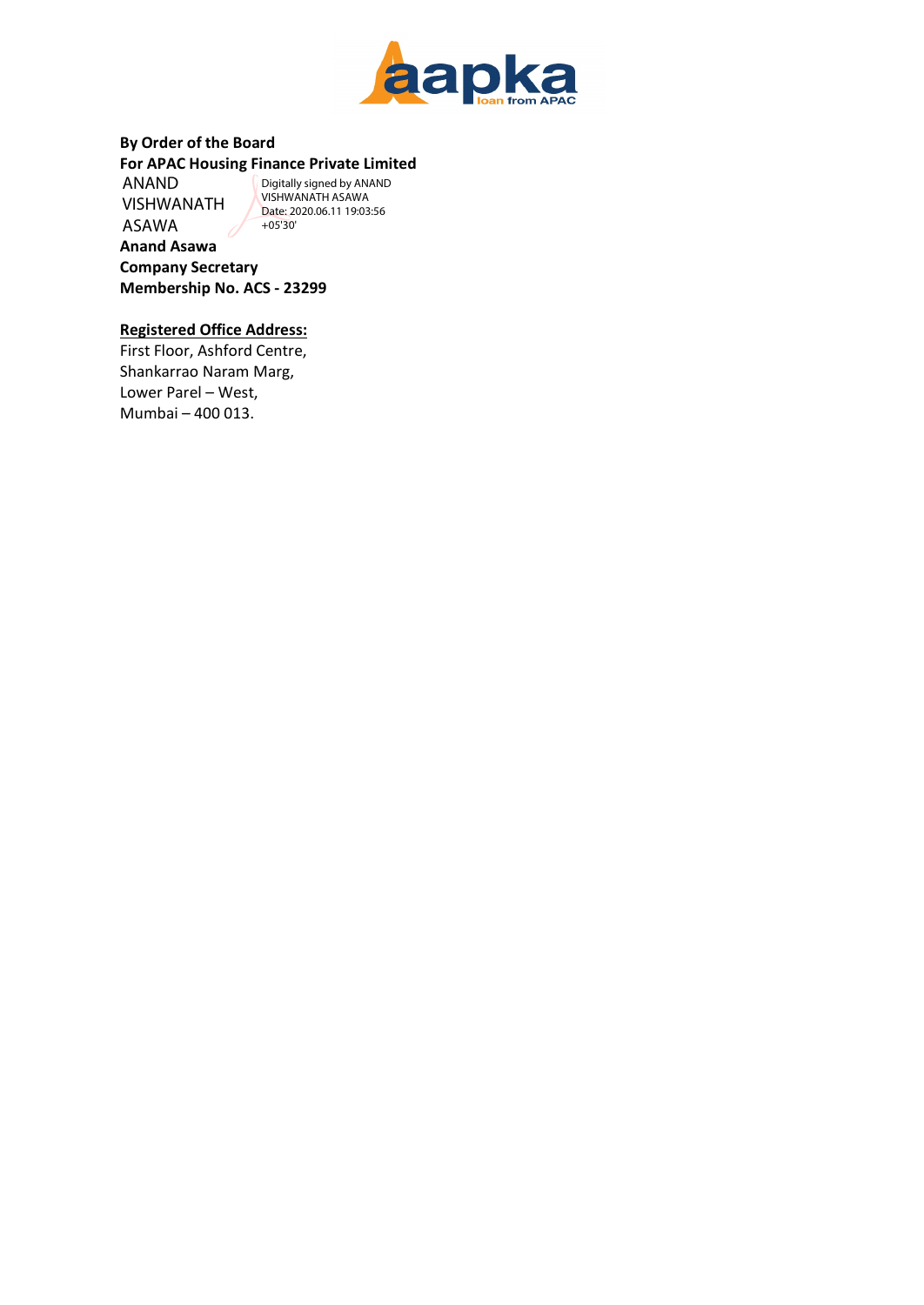

## **NOTES:**

- 1. Pursuant to the General Circular No. 20/2020 dated May 05, 2020 read with Circular No. 14/2020 dated April 08, 2020, issued by the Ministry of Corporate Affairs, the facility to appoint proxy to attend and cast vote for the members is not available for this AGM. However, the Body Corporates are entitled to appoint authorised representatives to attend the AGM through VC/OAVM and participate thereat and cast their votes at the AGM.
- 2. In view of the massive outbreak of the COVID-19 pandemic, social distancing is to be a pre-requisite and pursuant to the General Circular No. 20/2020 dated May 05, 2020, issued by the Ministry of Corporate Affairs, physical attendance of the Members to the AGM venue is not required. Hence, Members have to attend and participate in the ensuing AGM though VC/OAVM.
- 3. The Members can join the AGM in the VC/OAVM mode 15 minutes before and after the scheduled time of the commencement of the Meeting by following the procedure mentioned in the Notice.
- 4. The attendance of the Members attending the AGM through VC/OAVM will be counted for the purpose of reckoning the quorum under Section 103 of the Companies Act, 2013.
- 5. The Members will be allowed to pose questions during the course of the Meeting. The queries can also be given in advance at [anand.asawa@apacfin.com.](mailto:anand.asawa@apacfin.com)
- 6. Explanatory Statement pursuant to Section 102(1) of the Companies Act, 2013, setting out material facts in respect of the item no. 2 is annexed hereto.
- 7. AGM has been convened through VC/OAVM in compliance with the applicable provisions of the Companies Act, 2013 read with MCA Circular No. 20/2020 dated May 05, 2020.
- 8. All relevant documents referred to in this notice and the explanatory statement will be available for inspection by the members at the registered office of the Company during normal business hours on all working days (except Saturday(s) and Sunday(s) and public holiday(s)) up to the date of the AGM and during the continuance of AGM.
- 9. AGM will be conducted on shorter notice; therefore, members are requested to please share the shorter consent notice at [anand.asawa@apacfin.com.](mailto:anand.asawa@apacfin.com)

## **INSTRUCTIONS FOR MEMBERS FOR ATTENDING THE AGM THROUGH VC/OAVM ARE AS UNDER:**

- 1. An Invitation to join the AGM will be sent to the Members on their registered email IDs latest by June 12, 2020.
- 2. Members may attend the AGM, by following the invitation link sent to their registered email ID. Members will be able to locate Meeting ID/ Password/ and JOIN MEETING tab. By Clicking on JOIN MEETING they will be redirected to Meeting Room via browser or by running Temporary Application. In order to join the Meeting, follow the step and provide the required details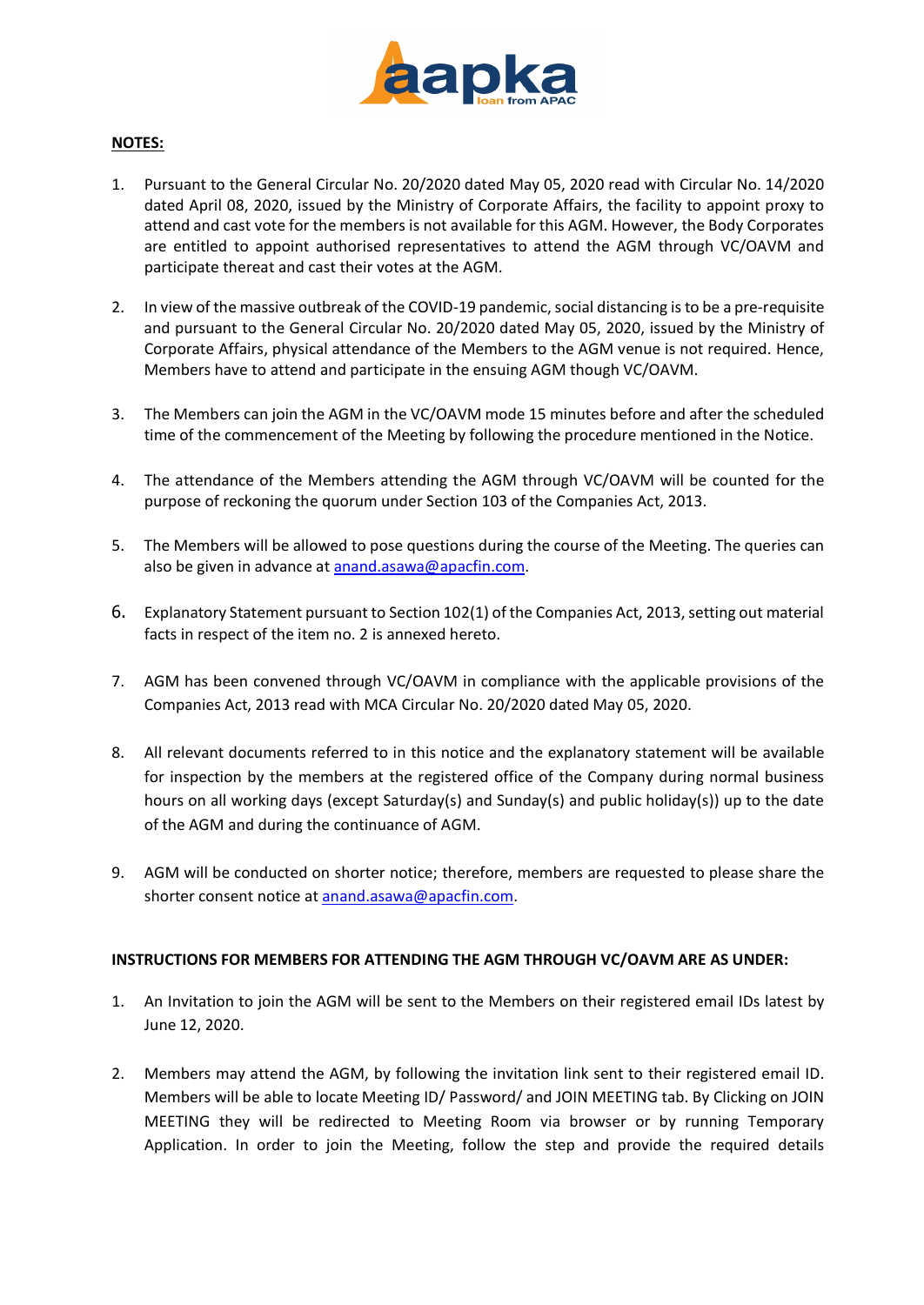

(mentioned above – Meeting Id/Password/Email Address) and Join the Meeting. Members are encouraged to join the Meeting through Laptops for better experience.

- 3. In case of Android/Iphone connection, Participants will be required to download and Install the appropriate application as given in the mail to them. Application may be downloaded from Google Play Store/ App Store.
- 4. Further Members will be required to allow Camera and use Internet audio settings as and when asked while setting up the meeting on Mobile App.
- 5. Please note that Participants Connecting from Mobile Devices or Tablets or through Laptop connecting via Mobile Hotspot may experience Audio/Video loss due to Fluctuation in their respective network. It is therefore recommended to use Stable Wi-Fi or LAN Connection to mitigate any kind of aforesaid glitches.
- 6. The helpline number for joining the Meeting through Electronic Mode will be provided in the Meeting Invitation which will be sent to the eligible applicants.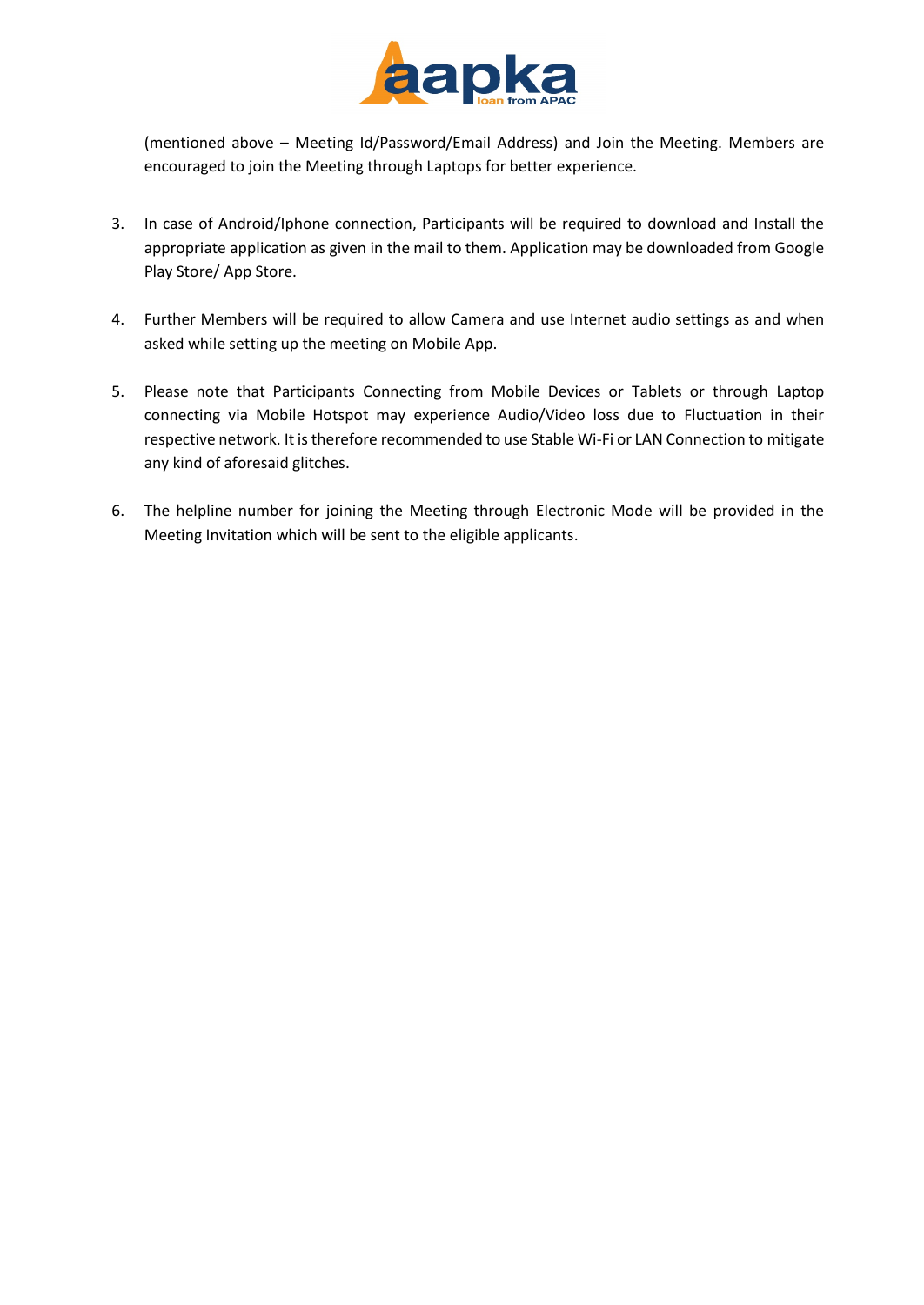

## **Annexure to the Notice EXPLANATORY STATEMENT PURSUANT TO SECTION 102 OF COMPANIES ACT, 2013**

# **ITEM NO. 2 Appointment of Mrs. Nithya Easwaran as Director:**

The board of directors of the Company through a resolution passed on June 26, 2019 has appointed Mrs. Nithya Easwaran as an Additional Director of the Company and Mrs. Easwaran holds office of the Additional Director till the conclusion of next Annual General Meeting.

Accordingly, in terms of the requirements of the provisions of Companies Act, 2013 approval of the members of the Company is required for regularization of Mrs. Easwaran as Director of the Company.

Brief profile of Mrs. Nithya Easwaran is given below for reference of the members:

Nithya has over 22 years of rich experience in financial services. She is Managing Director of Multiples Alternate Asset Management, a private equity platform with over US\$1 billion of assets under management. Nithya joined Multiples Alternate Asset Management in 2010 and has led several investments made by the platform. She is a part of the investment committee and leads key strategic initiatives of the firm. In 2016, Nithya led the Fintech Committee, under the aegis of the CII National Committee on Financial Services, which interacted extensively with players in the sector and submitted a report to RBI and SEBI recommending changes to various regulations and practices to encourage the development of the sector. Prior to joining Multiples Alternate Asset Management, Nithya headed the Structured Finance Team of Citibank in India and before that she was a part of the structured finance business of ICICI Ltd. Nithya is considered a pioneer in the Indian securitization markets and has led origination and structuring of securitisation, project loans, mezzanine debt and leveraged finance in various roles over 14 years. She holds a Bachelor of Engineering from VJTI, University of Mumbai and an MBA from Indian Institute of Management, Lucknow. Nithya is a non – executive Director on the Board of Arvind Fashions Ltd and APAC Financial Services Ltd. Nithya served as an independent Director on the Board of Axis Securities Ltd from March 2015 to April 2019 and on the Board of Freecharge Payment Technologies from October 2017 to April 2019. Nithya is a founding member of the India Chapter of Bloomberg Women's Buyside Network.

None of the Directors and Key Managerial Personnel of the Company and their relatives except Mrs. Nithya Easwaran is concerned or interested, financial or otherwise, in the resolution.

The Board recommends the resolution set forth in Item No.2 for the approval of the members.

# **By Order of the Board For APAC Housing Finance Private Limited**

**Anand Asawa** ANAND VISHWANATH ASAWA  $+05'30'$ 

Digitally signed by ANAND VISHWANATH ASAWA Date: 2020.06.11 19:04:21

**Company Secretary Membership No. ACS - 23299**

**Registered Office Address:** 

First Floor, Ashford Centre, Shankarrao Naram Marg, Lower Parel – West, Mumbai – 400 013.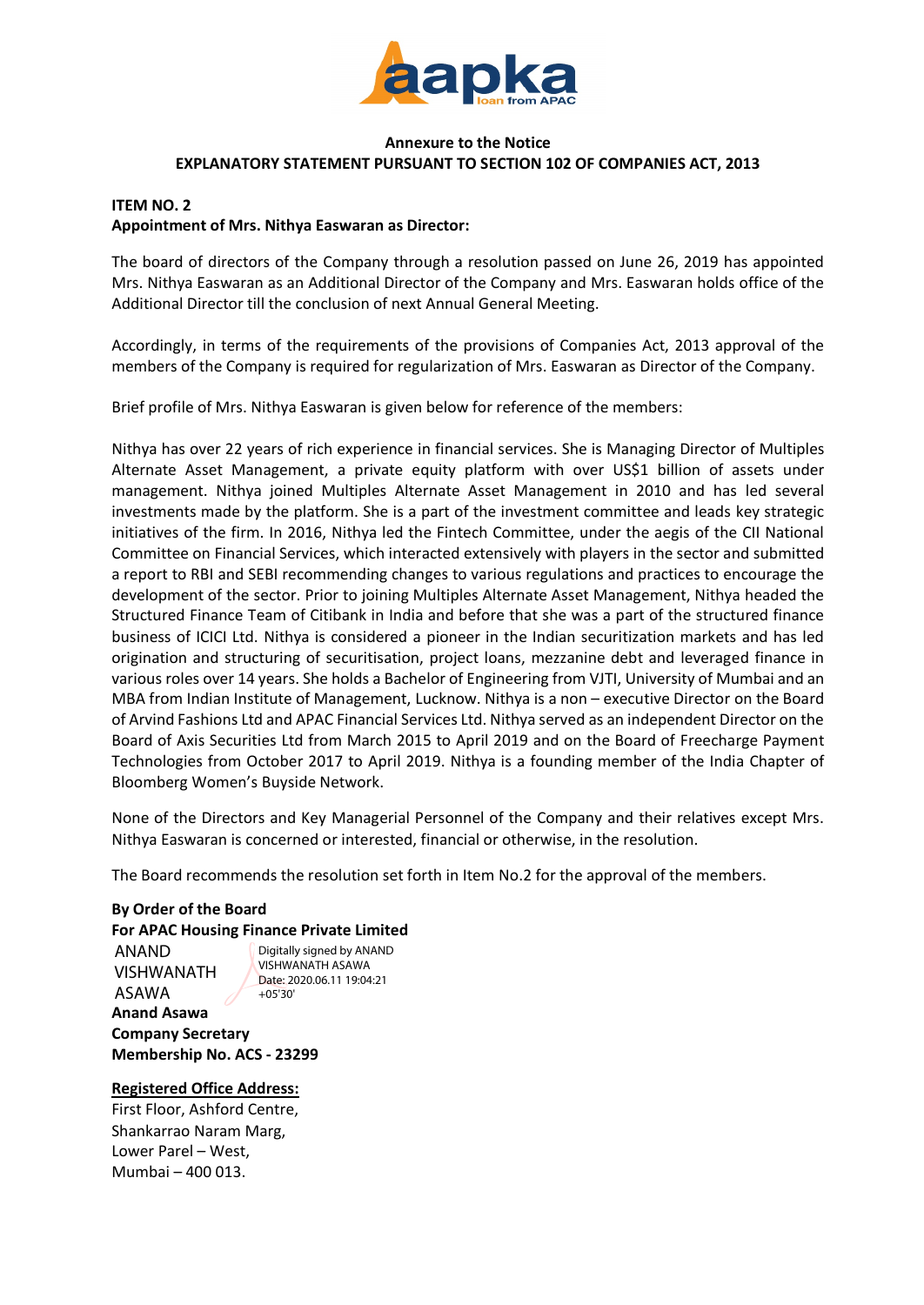

## **ATTENDANCE SLIP**

## PLEASE FILL THE ATTENDANCE SLIP AND HAND IT OVER AT THE ENTRANCE OF THE MEETING HALL.

Joint shareholders may obtain additional slips on request.

| Master Folio No: |  |
|------------------|--|
|                  |  |

NAME AND ADDRESS OF SHAREHOLDER:

NAME OF PROXYHOLDER: \_\_\_\_\_\_\_\_\_\_\_\_\_\_\_\_\_\_\_\_\_\_\_\_\_\_\_\_\_\_\_\_\_\_\_\_\_\_\_\_

NO. OF SHARES HELD: **WE SHARES** HELD:

I hereby record my presence at the ANNUAL GENERAL MEETING of the Members of **APAC HOUSING FINANCE PRIVATE LIMITED** held on Saturday, June 13, 2020 at 02:00 p.m. through Video Conference (VC) facility / Other Audio Visual Means (OAVM) facility In terms of circular issued by Ministry of Corporate Affairs (MCA) dated May 5, 2020 at the registered office of the Company situated at the registered office of the Company situated at First Floor, Ashford Centre, Shankar Rao Naram Marg, Lower Parel – West, Mumbai – 400 013, Maharashtra, India.

Signature of the Shareholder or Proxy -----------------------------

Notes:

- (1) Members/Proxy holders are requested to produce the attendance slip duly signed for admission to the Meeting hall.
- (2) Members are requested to bring their copies of Annual Report for reference at the Meeting hall.